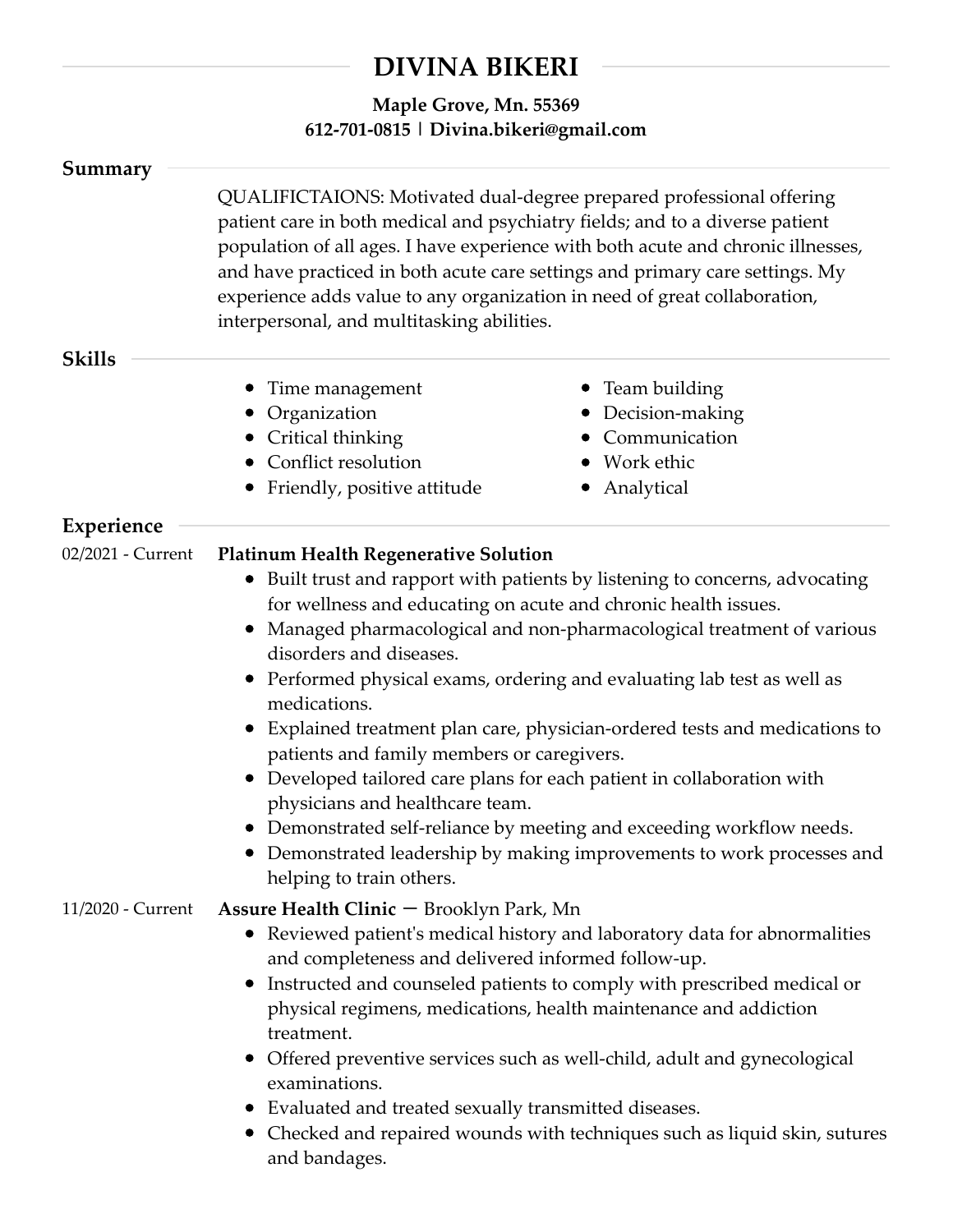- Developed treatment plans based on clinical experience and knowledge
- Assessed historical medical information and recent symptoms.
- Educated patients on strategies for chronic disease prevention.
- Analyzed test results and information gathered during examinations to properly diagnose illnesses or diseases.
- Communicated, updated and advocated care plans to patients and family.
- Saw more than 30 addiction treatment patients each week.
- Managed pharmacological and non-pharmacological treatment of various disorders and diseases.
- Developed tailored care plans for each patient in collaboration with physicians and healthcare team.
- Delivered high quality and compassionate treatment to indigent and low-income patients.

## 11/2016 - 11/2020 **Riverway Clinic Urgent Care** - Andover, Minnesota

- Reviewed patient's medical history and laboratory data for abnormalities and completeness and delivered informed follow-up.
- Instructed and counseled patients to comply with prescribed medical or physical regimens, medications, health maintenance and addiction treatment.
- Diagnosed and treated patients with asthma, COPD and pneumonia; and triaged patients with MI, arrhythmias,
- Offered preventive services such as well-child, adult and gynecological examinations.
- Evaluated and treated sexually transmitted diseases.
- Checked and repaired wounds with techniques such as liquid skin, sutures and bandages.
- Provided women's health services for contraception, reproductive concerns and family planning.
- Developed treatment plans based on clinical experience and knowledge
- Reviewed laboratory results and diagnostic films.
- Saw more than 90-100 patients each week for urgent care needs.

## 08/2012 - 05/2016 **Matrix Medical Network, Hennepin County Medical Center** – Minneapolis

- Taught patients and families about self-care treatments and exercises that can be completed at home.
- Initiated appropriate intervention programs for patients suffering from accidents, illnesses, and injuries.
- Evaluated and assessed patients to establish measurable goals and promote restoration of functional abilities.
- Maintained organized documentation and patient files.
- Rendered highest quality of care when interacting with patients and families.
- Prescribed and demonstrated in-home exercises and therapies to help patients improve progress and physical health.
- Reviewed physician referrals and patient medical records to formulate accurate diagnosis and best course of treatment.